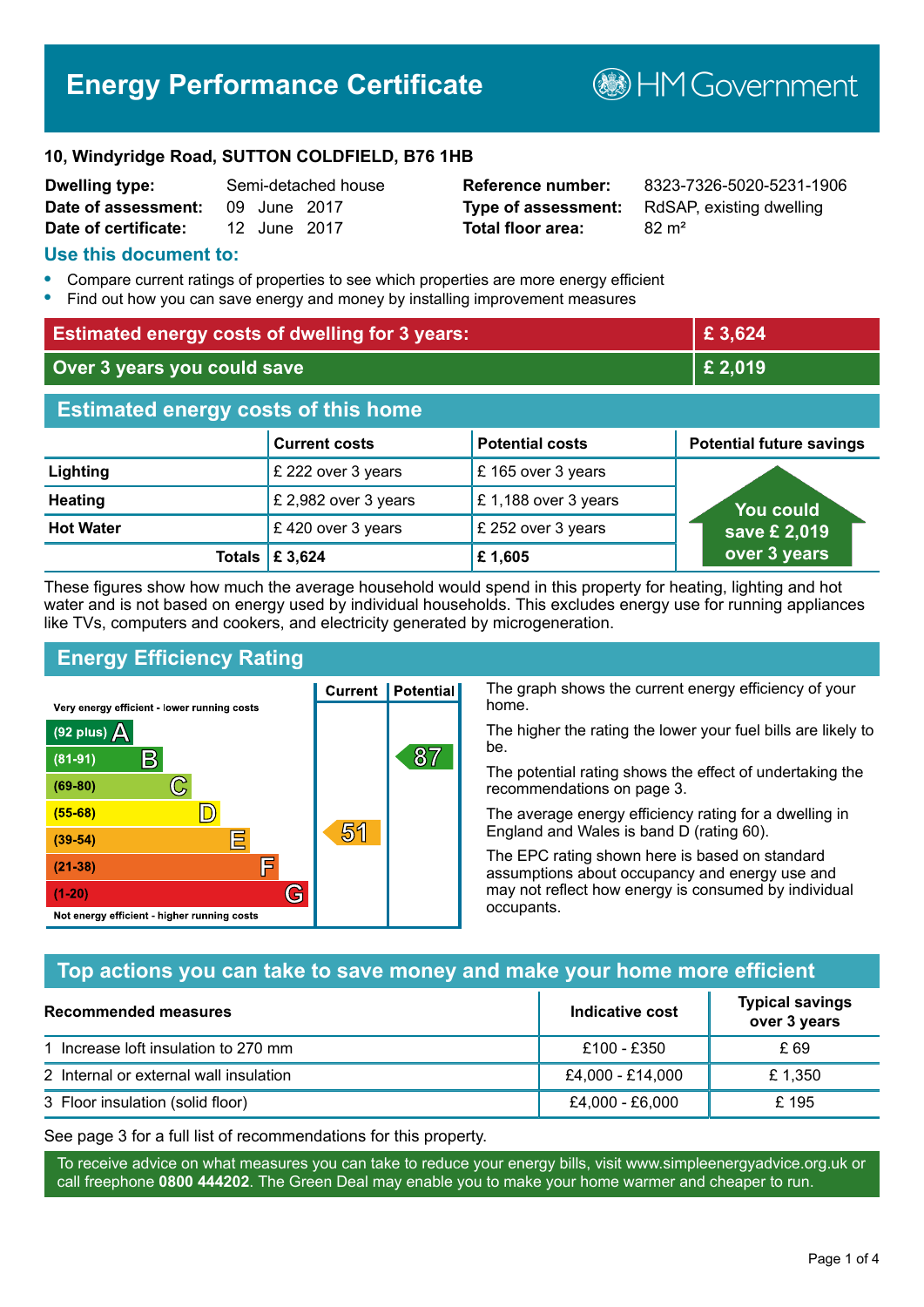# **Summary of this home's energy performance related features**

| <b>Element</b>        | <b>Description</b>                             | <b>Energy Efficiency</b> |
|-----------------------|------------------------------------------------|--------------------------|
| Walls                 | Solid brick, as built, no insulation (assumed) | *****                    |
| Roof                  | Pitched, 100 mm loft insulation                | ★★★☆☆                    |
| Floor                 | Solid, no insulation (assumed)                 |                          |
| Windows               | Fully double glazed                            | ★★★☆☆                    |
| Main heating          | Boiler and radiators, mains gas                | ★★★★☆                    |
| Main heating controls | Programmer, TRVs and bypass                    | ★★★☆☆                    |
| Secondary heating     | Room heaters, electric                         |                          |
| Hot water             | From main system                               | ★★★★☆                    |
| Lighting              | Low energy lighting in 67% of fixed outlets    | ★★★★☆                    |

Current primary energy use per square metre of floor area: 357 kWh/m² per year

The assessment does not take into consideration the physical condition of any element. 'Assumed' means that the insulation could not be inspected and an assumption has been made in the methodology based on age and type of construction.

#### **Low and zero carbon energy sources**

Low and zero carbon energy sources are sources of energy that release either very little or no carbon dioxide into the atmosphere when they are used. Installing these sources may help reduce energy bills as well as cutting carbon. There are none provided for this home.

# **Your home's heat demand**

For most homes, the vast majority of energy costs derive from heating the home. Where applicable, this table shows the energy that could be saved in this property by insulating the loft and walls, based on typical energy use (shown within brackets as it is a reduction in energy use).

| <b>Heat demand</b>           | <b>Existing dwelling</b> | Impact of loft<br>insulation | Impact of cavity<br>wall insulation | Impact of solid<br>wall insulation |
|------------------------------|--------------------------|------------------------------|-------------------------------------|------------------------------------|
| Space heating (kWh per year) | 14.514                   | (391)                        | N/A                                 | (7, 512)                           |
| Water heating (kWh per year) | 2.677                    |                              |                                     |                                    |

You could receive Renewable Heat Incentive (RHI) payments and help reduce carbon emissions by replacing your existing heating system with one that generates renewable heat, subject to meeting minimum energy efficiency requirements. The estimated energy required for space and water heating will form the basis of the payments. For more information, search for the domestic RHI on the www.gov.uk website.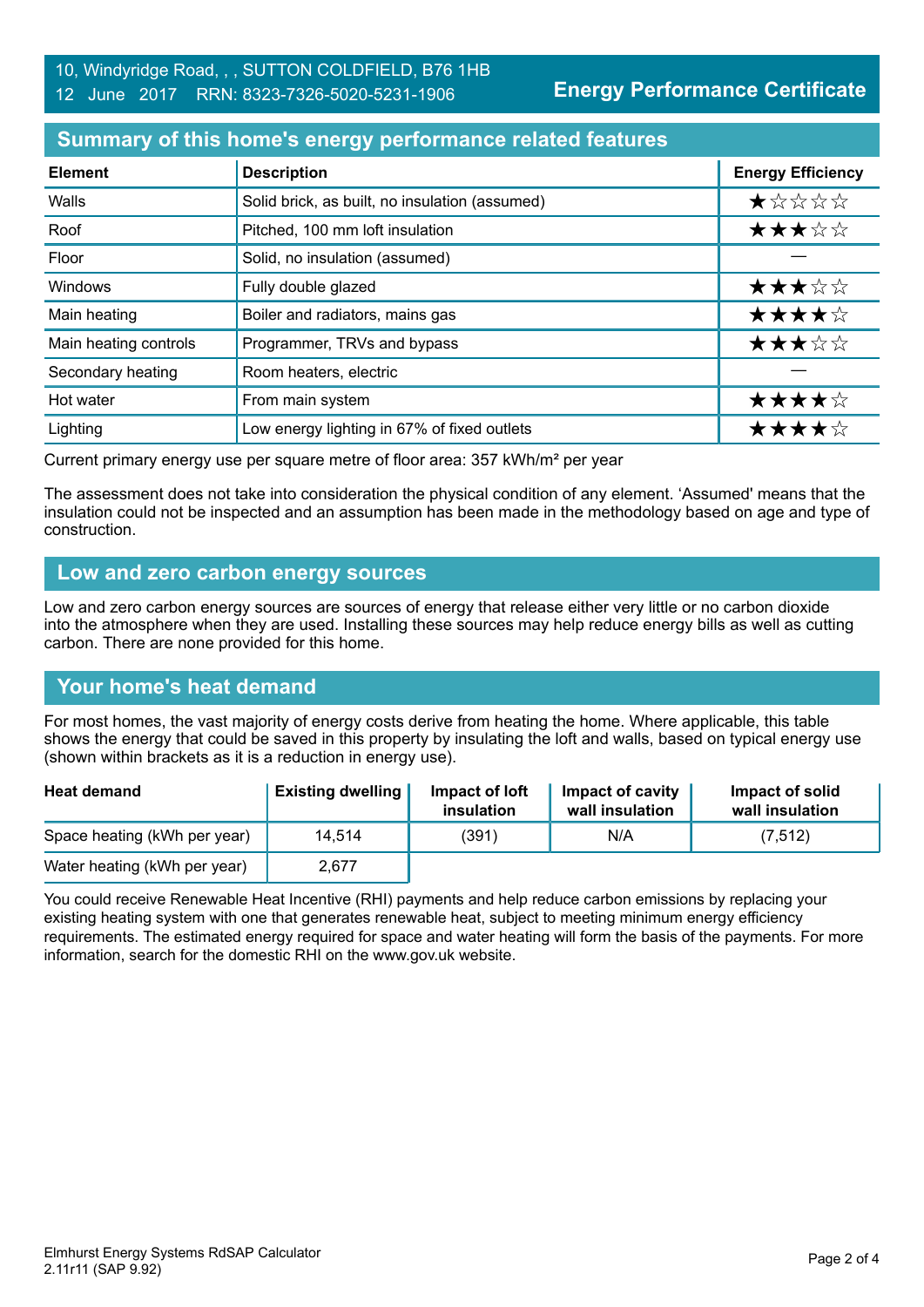### 10, Windyridge Road, , , SUTTON COLDFIELD, B76 1HB 12 June 2017 RRN: 8323-7326-5020-5231-1906

#### **Recommendations**

The measures below will improve the energy performance of your dwelling. The performance ratings after improvements listed below are cumulative; that is, they assume the improvements have been installed in the order that they appear in the table. To receive advice on what measures you can take to reduce your energy bills, visit www.simpleenergyadvice.org.uk or call freephone 0800 444202. Before installing measures, you should make sure you have secured the appropriate permissions, where necessary. Such permissions might include permission from your landlord (if you are a tenant) or approval under Building Regulations for certain types of work.

| <b>Recommended measures</b>               | <b>Indicative cost</b> | <b>Typical savings</b><br>per year | <b>Rating after</b><br>improvement |
|-------------------------------------------|------------------------|------------------------------------|------------------------------------|
| Increase loft insulation to 270 mm        | £100 - £350            | £ 23                               | <b>E52</b>                         |
| Internal or external wall insulation      | £4,000 - £14,000       | £450                               | C69                                |
| Floor insulation (solid floor)            | £4,000 - £6,000        | £ 65                               | C72                                |
| Low energy lighting for all fixed outlets | £20                    | £ 15                               | C72                                |
| Heating controls (room thermostat)        | £350 - £450            | £ 28                               | C73                                |
| Solar water heating                       | £4,000 - £6,000        | £46                                | C75                                |
| Replacement glazing units                 | £1,000 - £1,400        | £45                                | C77                                |
| Solar photovoltaic panels, 2.5 kWp        | £5,000 - £8,000        | £271                               | <b>B87</b>                         |

#### **Financial Support and the Green Deal**

Green Deal Finance allows you to pay for some of the cost of your improvements in instalments under a Green Deal Plan (note that this is a credit agreement, but with instalments being added to the electricity bill for the property). The availability of a Green Deal Plan will depend upon your financial circumstances. There is a limit to how much Green Deal Finance can be used, which is determined by how much energy the improvements are estimated to **save** for a 'typical household'.

You may also be able to obtain support towards repairs or replacements of heating systems and/or basic insulation measures under the ECO scheme, provided that you are in receipt of qualifying benefits or tax credits. To learn more about this scheme and the rules about eligibility, visit www.simpleenergyadvice.org.uk or call freephone **0800 444202** for England and Wales.